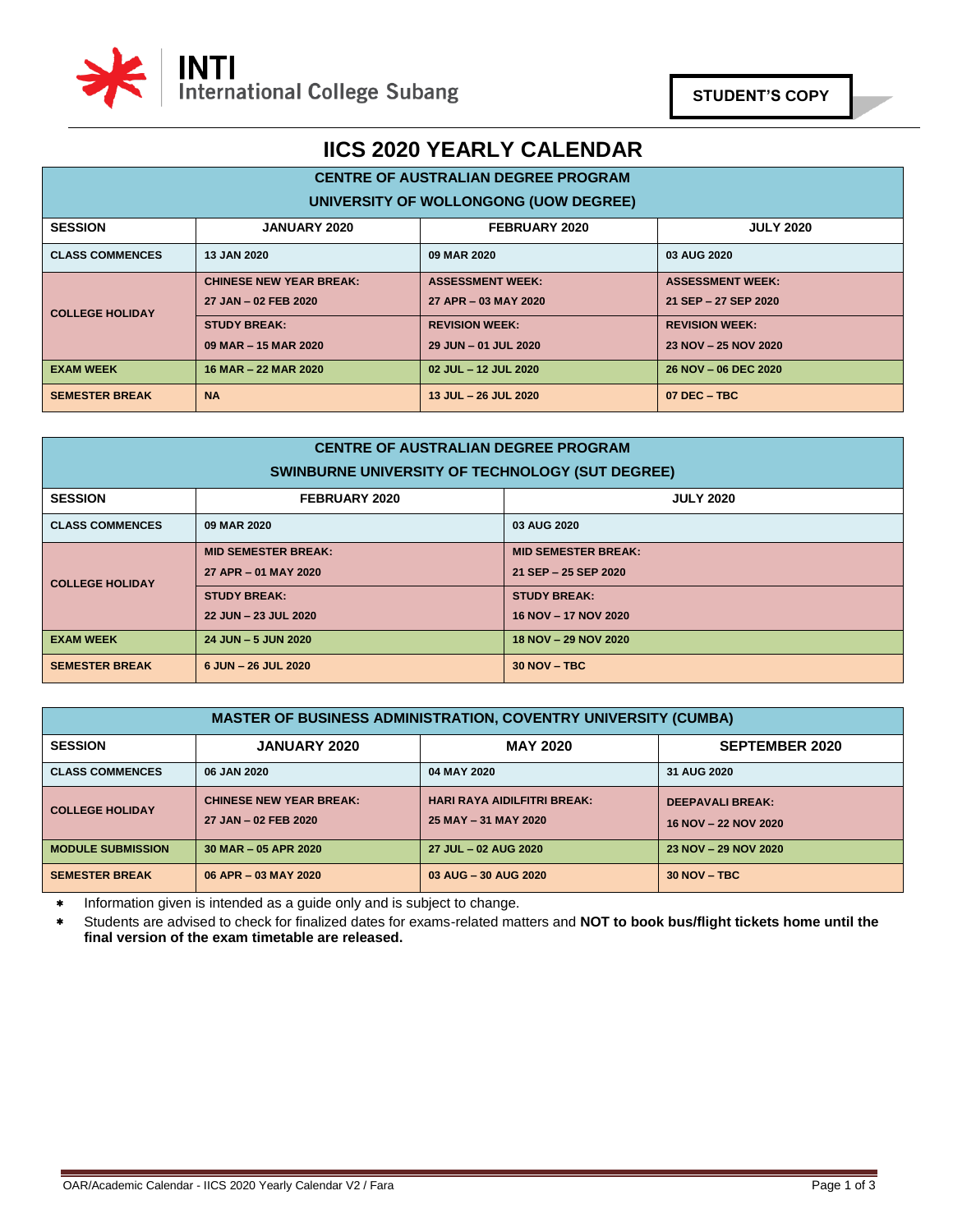

#### **BACHELOR OF BUSINESS (INTERNATIONAL HOTEL AND RESORT MANAGEMENT) 3+0 IN COLLABORATION WITH TORRENS UNIVERSITY AUSTRALIA (BBBM) SESSION JANUARY 2020 MAY 2020 SEPTEMBER 2020 CLASS COMMENCES 13 JAN 2020 11 MAY 2020 07 SEP 2020 COLLEGE HOLIDAY CHINESE NEW YEAR BREAK: 27 JAN – 02 FEB 2020 HARI RAYA AIDILFITRI BREAK: 25 MAY – 31 MAY 2020 DEEPAVALI BREAK: 16 NOV – 22 NOV 2020 EXAM WEEK 13 APR – 19 APR 2020 10 AUG – 16 AUG 2020 07 DEC – 13 DEC 2020 SEMESTER BREAK 20 APR – 10 MAY 2020 17 AUG – 06 SEP 2020 13 DEC – TBC**

| <b>CENTER FOR AMERICAN EDUCATION - CAE</b><br>(AUP, SNHU)                      |                                                        |                      |                                                 |  |  |  |
|--------------------------------------------------------------------------------|--------------------------------------------------------|----------------------|-------------------------------------------------|--|--|--|
| <b>MAY 2020</b><br><b>SESSION</b><br><b>JANUARY 2020</b><br><b>AUGUST 2020</b> |                                                        |                      |                                                 |  |  |  |
| <b>CLASS COMMENCES</b>                                                         | <b>13 JAN 2020</b>                                     | 01 JUN 2020          | <b>17 AUG 2020</b>                              |  |  |  |
| <b>COLLEGE HOLIDAY</b>                                                         | <b>CHINESE NEW YEAR BREAK:</b><br>27 JAN - 02 FEB 2020 | <b>STUDY BREAK:</b>  | <b>DEEPAVALI BREAK:</b><br>16 NOV - 22 NOV 2020 |  |  |  |
|                                                                                | <b>STUDY BREAK:</b><br>27 APR - 01 MAY 2020            | 20 JUL - 24 JUL 2020 | <b>STUDY BREAK:</b><br>30 NOV - 04 DEC 2020     |  |  |  |
| <b>EXAM WEEK</b>                                                               | 02 MAY - 10 MAY 2020                                   | 25 JUL - 02 AUG 2020 | 05 DEC - 13 DEC 2020                            |  |  |  |
| <b>SEMESTER BREAK</b>                                                          | 11 MAY - 31 MAY 2020                                   | 03 AUG - 16 AUG 2020 | $14$ DEC $-$ TBC                                |  |  |  |

| <b>CERTIFICATE, DIPLOMA AND FOUNDATION</b> |                                                                                                       |                                                            |                                                                                                |  |
|--------------------------------------------|-------------------------------------------------------------------------------------------------------|------------------------------------------------------------|------------------------------------------------------------------------------------------------|--|
| <b>SESSION</b>                             | <b>JANUARY 2020</b>                                                                                   | <b>AUGUST 2020</b>                                         |                                                                                                |  |
| <b>CLASS COMMENCES</b>                     | <b>13 JAN 2020</b>                                                                                    | 20 APR 2020                                                | <b>24 AUG 2020</b>                                                                             |  |
| <b>COLLEGE HOLIDAY</b>                     | <b>CHINESE NEW YEAR BREAK:</b><br>27 JAN - 02 FEB 2020<br><b>STUDY BREAK:</b><br>09 MAR - 15 MAR 2020 | <b>HARI RAYA AIDILFITRI BREAK:</b><br>25 MAY - 31 MAY 2020 | <b>DEEPAVALI BREAK:</b><br>16 NOV - 22 NOV 2020<br><b>STUDY BREAK:</b><br>07 DEC - 09 DEC 2020 |  |
| <b>EXAM WEEK</b>                           | 16 MAR - 22 MAR 2020                                                                                  | 01 AUG - 09 AUG 2020                                       | 10 DEC - 20 DEC 2020                                                                           |  |
| <b>SEMESTER BREAK</b>                      | 23 MAR - 12 APR 2020                                                                                  | 10 AUG - 23 AUG 2020                                       | $21$ DEC $-$ TBC                                                                               |  |

Information given is intended as a guide only and is subject to change.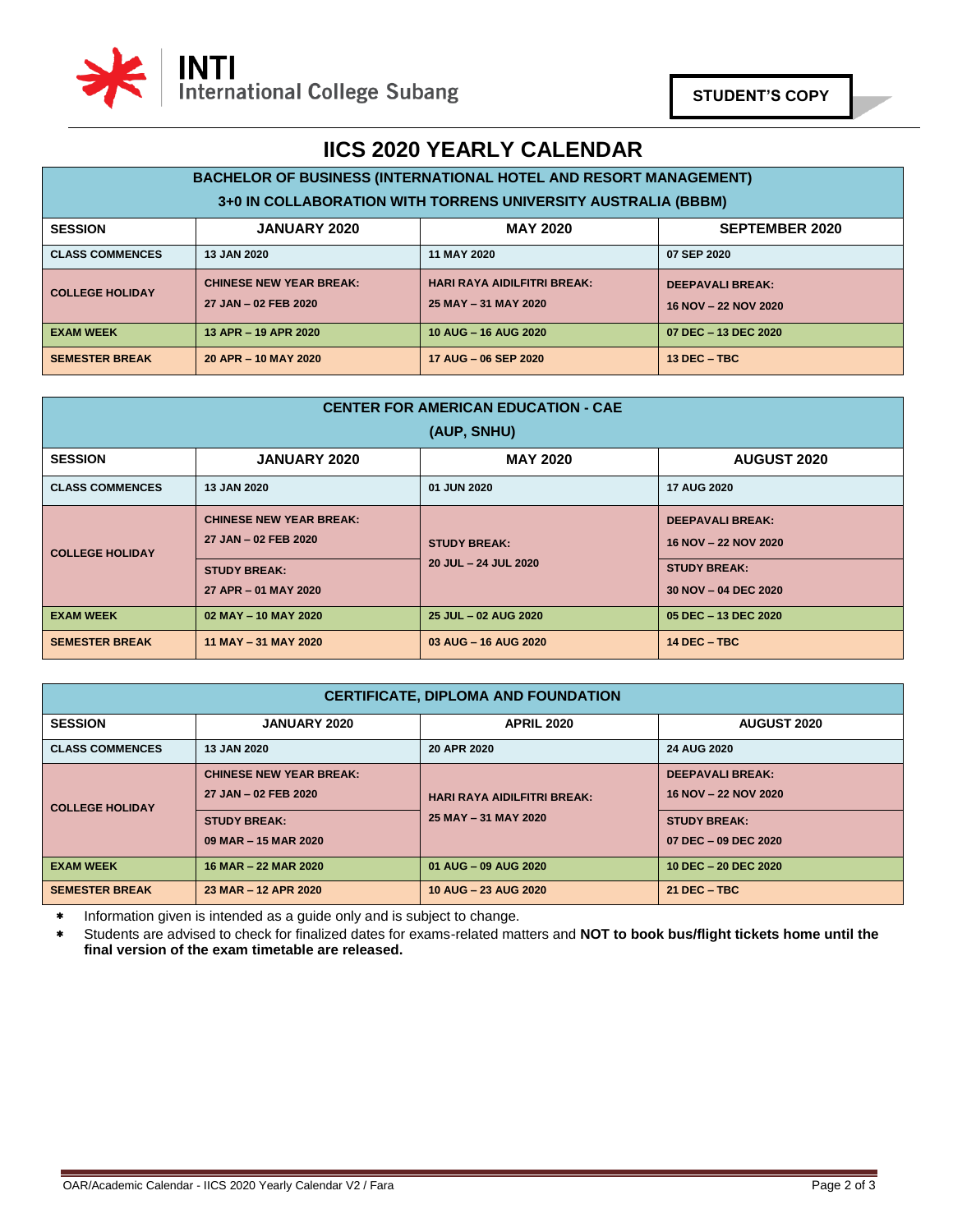

| SHEFFIELD HALLAM UNIVERSITY (SHU DEGREE) |                                                                                                       |                                                            |                                                                                                |  |  |
|------------------------------------------|-------------------------------------------------------------------------------------------------------|------------------------------------------------------------|------------------------------------------------------------------------------------------------|--|--|
| <b>SESSION</b>                           | <b>JANUARY 2020</b>                                                                                   | <b>APRIL 2020</b>                                          | <b>AUGUST 2020</b>                                                                             |  |  |
| <b>CLASS COMMENCES</b>                   | <b>13 JAN 2020</b>                                                                                    | 20 APR 2020                                                | 24 AUG 2020                                                                                    |  |  |
| <b>COLLEGE HOLIDAY</b>                   | <b>CHINESE NEW YEAR BREAK:</b><br>27 JAN - 02 FEB 2020<br><b>STUDY BREAK:</b><br>09 MAR - 15 MAR 2020 | <b>HARI RAYA AIDILFITRI BREAK:</b><br>25 MAY - 31 MAY 2020 | <b>DEEPAVALI BREAK:</b><br>16 NOV - 22 NOV 2020<br><b>STUDY BREAK:</b><br>07 DEC - 09 DEC 2020 |  |  |
| <b>EXAM WEEK</b>                         | 16 MAR - 22 MAR 2020                                                                                  | 01 AUG - 09 AUG 2020                                       | 10 DEC - 20 DEC 2020                                                                           |  |  |
| <b>SEMESTER BREAK</b>                    | 23 MAR - 12 APR 2020                                                                                  | 10 AUG - 23 AUG 2020                                       | $21$ DEC $-$ TBC                                                                               |  |  |

| UNIVERSITY OF HERTFORDSHIRE (UH DEGREE) |                                                                                                       |                                                                                         |                                                                                                                   |  |  |
|-----------------------------------------|-------------------------------------------------------------------------------------------------------|-----------------------------------------------------------------------------------------|-------------------------------------------------------------------------------------------------------------------|--|--|
| <b>SESSION</b>                          | <b>AUGUST 2020</b>                                                                                    |                                                                                         |                                                                                                                   |  |  |
| <b>CLASS COMMENCES</b>                  | 13 JAN 2020<br>20 APR 2020                                                                            |                                                                                         | 24 AUG 2020                                                                                                       |  |  |
| <b>COLLEGE HOLIDAY</b>                  | <b>CHINESE NEW YEAR BREAK:</b><br>27 JAN - 02 FEB 2020<br><b>STUDY BREAK:</b><br>09 MAR - 15 MAR 2020 | <b>READING WEEK &amp; HARI RAYA AIDILFITRI</b><br><b>BREAK:</b><br>25 MAY - 31 MAY 2020 | <b>READING WEEK &amp; DEEPAVALI BREAK:</b><br>16 NOV - 22 NOV 2020<br><b>STUDY BREAK:</b><br>07 DEC - 09 DEC 2020 |  |  |
| <b>EXAM WEEK</b>                        | 16 MAR - 22 MAR 2020                                                                                  | 01 AUG - 09 AUG 2020                                                                    | 10 DEC - 20 DEC 2020                                                                                              |  |  |
| <b>SEMESTER BREAK</b>                   | 23 MAR - 12 APR 2019                                                                                  | 10 AUG - 23 AUG 2020                                                                    | $21$ DEC $-$ TBC                                                                                                  |  |  |

| DIPLOMA IN BUSINESS MANAGEMENT (DBM/DBMS) |                                                                |                                                            |                                                 |  |  |  |
|-------------------------------------------|----------------------------------------------------------------|------------------------------------------------------------|-------------------------------------------------|--|--|--|
| <b>SESSION</b>                            | <b>JANUARY 2020</b><br><b>APRIL 2020</b><br><b>AUGUST 2020</b> |                                                            |                                                 |  |  |  |
|                                           | <b>13 JAN 2020</b>                                             | 24 AUG 2020<br>20 APR 2020                                 |                                                 |  |  |  |
| <b>CLASS COMMENCES</b>                    | <b>CLASS FOR DBM STUDENTS FALLS ON SATURDAY</b>                |                                                            |                                                 |  |  |  |
|                                           | 18 JAN 2020 (Saturday)                                         | 25 APR 2020 (Saturday)                                     | 29 AUG 2020 (Saturday)                          |  |  |  |
| <b>COLLEGE HOLIDAY</b>                    | <b>CHINESE NEW YEAR BREAK:</b>                                 | <b>HARI RAYA AIDILFITRI BREAK:</b><br>23 MAY - 29 MAY 2020 | <b>DEEPAVALI BREAK:</b><br>14 NOV - 20 NOV 2020 |  |  |  |
|                                           | 25 JAN - 31 JAN 2020                                           | <b>STUDY BREAK:</b><br>08 AUG - 09 AUG 2020                | <b>STUDY BREAK:</b><br>12 DEC - 18 DEC 2020     |  |  |  |
| <b>EXAM WEEK</b>                          | 14 MAR - 15 MAR 2020                                           | 01 AUG - 02 AUG 2020<br>15 AUG - 16 AUG 2020               | 19 DEC - 20 DEC 2020                            |  |  |  |
| <b>SEMESTER BREAK</b>                     | 16 MAR - 12 APR 2020                                           | 17 AUG - 23 AUG 2020                                       | 21 DEC - TBC                                    |  |  |  |

Information given is intended as a guide only and is subject to change.